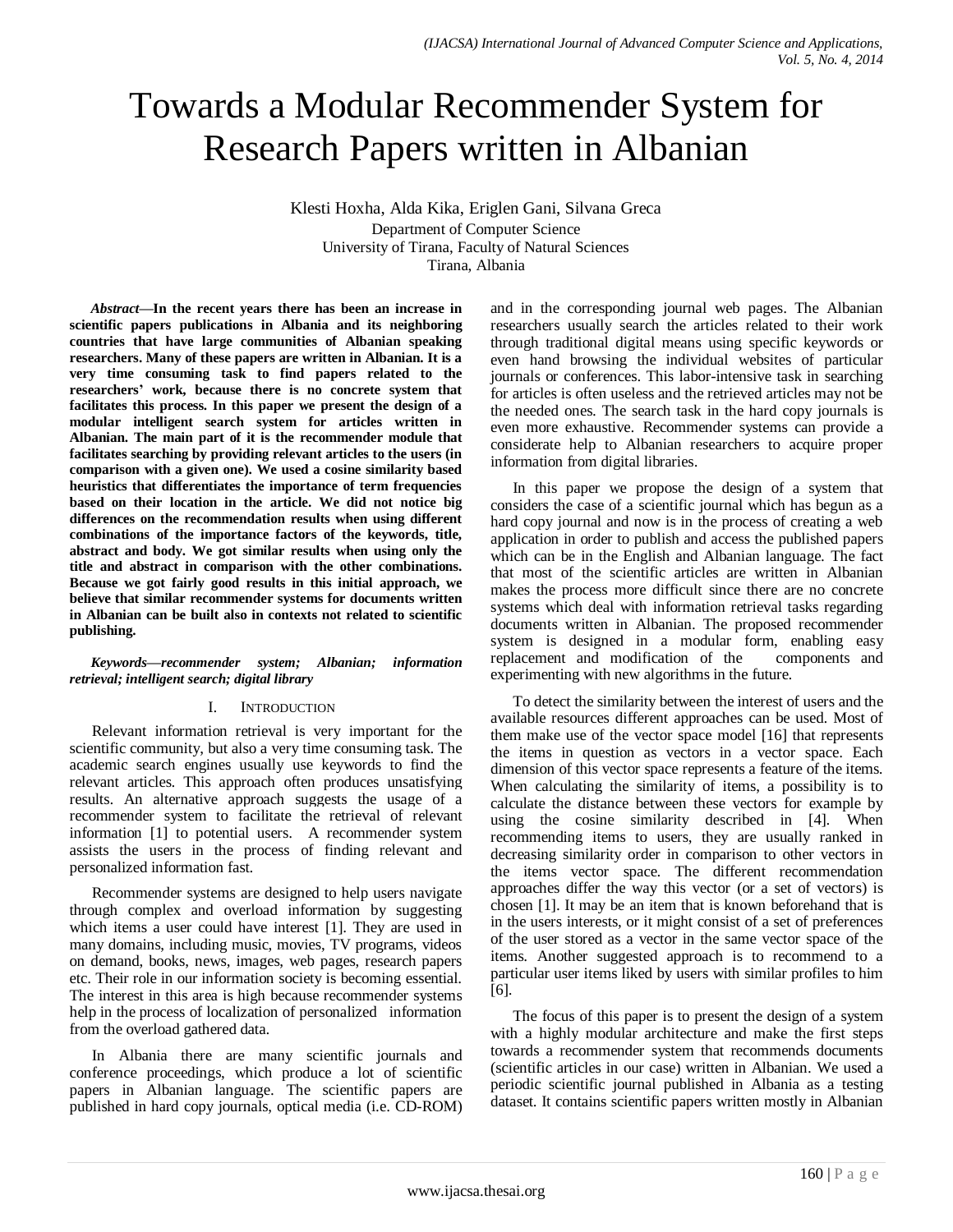about five different research areas: mathematics, physics, biology, chemistry, and computer science. We did not have to crawl the web for collecting these articles because we had access to the articles' collection. For building the recommender system we made use of the cosine similarity measure which is generally used in various recommender systems for digital libraries [2, 3, 23]. The used dataset was relatively small; it consisted of 226 articles in total. However the aim of this work was to identify the experimentation settings that produce the better results with the chosen similarity measure.

Dealing with papers written in Albanian makes necessary the usage of a word stemmer [16] designed for this language. We used the Albanian stemmer suggested in [17] that has been successfully tested in a document classification context. In our recommender system we used this algorithm in two different ways: stemming words with a single run and stemming with multiple runs over the initial word. This experiment was performed because some Albanian words can be further reduced after the first run of the stemming algorithm proposed in [17].

We gained fairly good results in our experiments. There were relevant items in the list of articles recommended to the users. In the performed experiments, we differentiated the importance of each part of the article in the used similarity heuristics. Our results showed that there were no big differences among the produced results. It was demonstrated that the experiments that used only the abstract and title of the articles for the recommendation process produced better or same results as most of the other performed experiments. This result was gained also by Nascimento et al. [23]. In terms of computation this speeds up the recommendation process, because the processed text (title and abstract) consists of a small part of the article.

The achieved results produced positive insight about future improvements of the system, or the creation of new information retrieval systems that deal with nonscientific related documents (i.e. news articles, laws) written in Albanian.

The first part of this paper briefly presents some of the research literature related to the existing approaches of designing the recommender system. The other parts introduce the proposed system architecture, the technologies that have been used, and the similarity heuristics that have been tested. The paper is concluded by presenting the conclusions and future work.

## II. RELATED WORK

The three basic approaches used in the design of recommendation systems are: content-based, collaborative filtering and hybrid [1]. The content-based recommender systems [5] default strategy consists of matching up the previously collected attributes of a user profile with those of the items in question, with the intent to arrive at a relevant result. This comparison is usually done in a vector space that stores the items and the user profiles as feature vectors [16]. Each dimension of this vector space represents a particular item feature.

Another possible content-based recommendation system strategy analyzes item descriptions to identify items that are of particular interest to the users. The filtering techniques used in this approach rely on item descriptions and generate recommendations from items that are similar to those that the target user has liked in the past, without directly relying on the preferences of the users (stored in their profiles) or other individuals [5]. This last approach does not require a large user base and collected data about them. When lacking the latest, the collaborative-filtering approach (see below) would be ineffective. The content-based approach makes possible a recommendation based solely on the description of the items themselves and not the interested users. This is the case for the initial stage of most digital libraries and similar information retrieval systems [23]. The similarity comparison in this approach is straightforward because it compares an item with other items, however in order for the recommendation to make sense, there is the need for an initial item (article) that is known to be of some interest for the user.

Collaborative filtering recommender systems [6] recommend items based on the past preferences of similar users. The recommendation is based on the assumption that items liked by users with similar profiles to a concrete user, are highly probable to be liked by the latest. This requires having a solid user profile database that stores the preferences and activity related data about the users. If the users of the digital library are not actively participating by making reviews or providing some feedback about the articles, or if they do not have full specified profiles (research area, interests), this database would lack of important data for the recommendation process. However if these data exists, there is a high probability that the recommendation process produces good results [6], [7].

Hybrid recommender systems [7] usually use a combination of content based and collaborative filtering recommendation for recommending items. This combined approach deals with the drawbacks of the above described ones, allowing for an initial content-based recommendation in cases of a cold start (lack of user profiles) [23]. The collaborative-filtering recommendation can improve the results by adding context-related information to the content-based approach.

Although recommender systems are very popular in commercial applications these days, recommender systems for the academic research have also gained interest. This is noticed by the emergence of a lot of research papers about this topic presented in many conferences and journals. Below we describe some of the applications of recommender systems in scientific paper recommendation situations.

Docear is an academic literature suite to search, organize, and create research articles [8]. Its recommender system [9] uses content based filtering methods to recommend articles. It allows the users to build "mind maps" that represent a user model (profile) which is matched with Docear's Digital Library. The authors claim to have achieved decent results based on the number of clicks gained through about 30 thousand tested recommendation results.

In [10] a personalized academic research paper recommendation system is presented. It recommends relevant articles to the research field of the users. It is supposed that the users (researchers) "like" their own articles. Based on this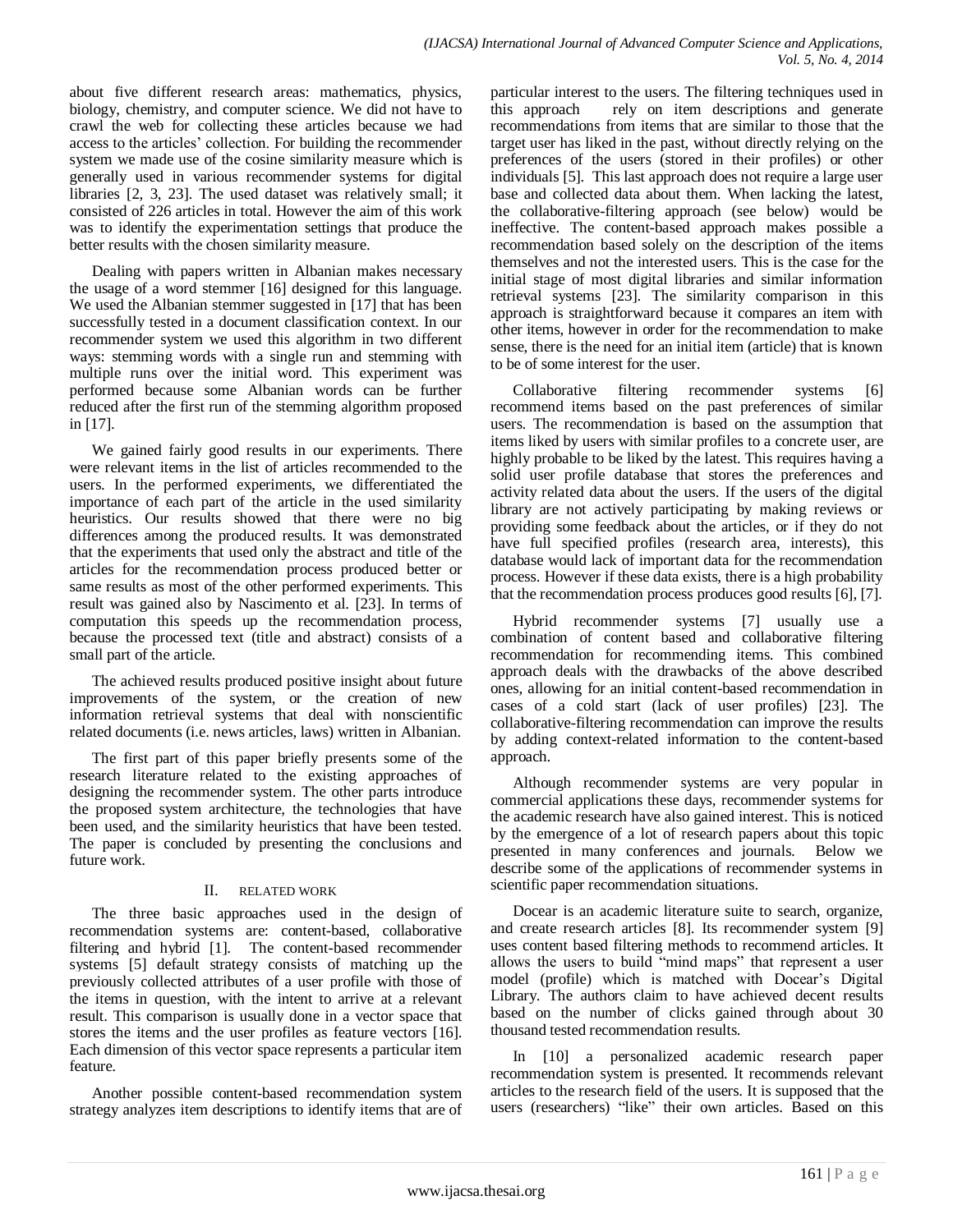assumption papers similar to the ones previously written by the system users are recommended as relevant to them. This system uses a web crawler to retrieve research papers from two concrete digital libraries: IEEE Xplore and ACM Digital Library. It uses text similarity to determine the similarity between two research papers and collaborative filtering methods to recommend the items.

Nascimento et al. provide another example of a contentbased recommender system for scientific articles [23]. They point out that most of the recommender system approaches suppose that a large collection of scientific papers is available beforehand. This is the case for some digital libraries like IEEE Xplore, but it does not hold for many other situations. Their proposed solution depends on publicly available scientific metadata, concretely the title and abstract of the articles. Their designed system collects these data by simulating searches on the websites of various publishers. Instead of using user defined keywords, they generate keywords from a particular article that is presented by the users (most probably an article in their particular research area).

The similarity of the articles is calculated by using the cosine similarity based on the vector space model [4]. The same similarity measure is used in our designed recommender system (see below). The results gained by Nascimento et al. were fairly positive, demonstrating that it is enough to consider only the title and abstract of the articles for recommendation purposes.

The hybrid approach of recommender systems has also been used for recommending research papers [11, 12]. As an example we have Techlend, in which different techniques of combining content-based and collaborative-filtering recommendation algorithms have been compared [11]. The experiments were sequential ones. The results of one algorithm were fed to the other. In general this approach produced good results. The test dataset was quite large, including about 100 thousand research papers indexed in CiteSeer $X<sup>1</sup>$ . In 85% of the cases, the users found at least one related article to the presented recommendation list. Because some of the performed experiments did not perform well, the authors suggest that the sequential execution of the two involved recommendation algorithms (content-based and collaborative-filtering) is not the best alternative.

Another approach used by some academic paper recommender systems uses the paper's citations for recommending articles. In [12] it is presented another hybrid recommendation system. It aimed to be a powerful alternative to academic search engines by not solely relying on keyword analysis, but by additionally using citation analysis, explicit ratings, implicit ratings, author analysis, and source analysis. The popular academic search engine CiteSeerX also uses citations to find similar scientific papers [26]. Some other applications with citation recommendation are presented in [13], [14], and [15].

To the best of our knowledge, there have been no serious works regarding intelligent recommender systems that deal

l

with documents written in Albanian. Maybe the main reason was the lack of enabler tools written specifically for the Albanian language that are used by many information retrieval systems, i.e. word stemmers and part of speech taggers [16]. However, the situation seems to have changed recently. A few Albanian language stemming algorithms have emerged, for example the ones described in [17] and [18]. The same holds for part of speech (POS) taggers, as examples we have the ones proposed in [19] and [20].

The stemming algorithm proposed by Sadiku and Biba in [17] has been tested in classifying documents written in Albanian about biology, history, literary and chemistry. They noticed an accuracy increase when using the stemming algorithm in comparison when it was not used. They also pointed out that the results were worsened when classifying documents of related fields. This fact is not strictly connected to the stemming algorithm itself, biology and chemistry articles have similar words in their content.

## III. CONTEXT DESCRIPTION

In this paper we provide the design of an intelligent search system about academic papers written in Albanian. Right now it is very difficult for Albanian researchers to find works related to their field of research, present in several journals or conference proceedings published in Albania and its neighboring countries that have large communities of Albanian speaking researchers.

We aim to provide a system that not only allows for keyword based searching of scientific papers, but also recommends related articles (to a concrete article). In this case we suppose that the user "liked" a certain article, after finding it by a normal search (i.e. via keywords) and is interested in finding other articles similar to this one. The first requirement of our system is the creation of an index of articles that stores metadata about each of them and enables searching. The created index also allows for further investigations about a collection of articles written in Albanian, like topic identification [6] and research trends detection.

Our testing dataset was obtained from a periodical scientific journal published by the Faculty of Natural Science, University of Tirana, Albania 2 . It contains scientific articles about five main research fields: mathematics, physics, biology, chemistry, and computer science. Most of these articles are written in Albanian. They are provided in PDF format and follow some standard formatting guidelines (font weight, font size, etc.).

We aimed on increasing the visibility of each individual article of the above mentioned journal, allowing researchers to easily find scientific articles related to their research work. Also, because scientific articles have all a very similar structure, our implemented system can be used for other articles written in Albanian. This addresses a crucial need of the Albanian research community and would boost the quality of research work done in Albania and its neighboring countries.

l

<sup>1</sup> [http://citeseerx.ist.psu.edu/](http://citeseerx.ist.psu.edu/index)

<sup>&</sup>lt;sup>2</sup> The Bulletin of Natural Sciences (Buletini i Shkencave Natyrore), <http://buletini.fshn.edu.al/>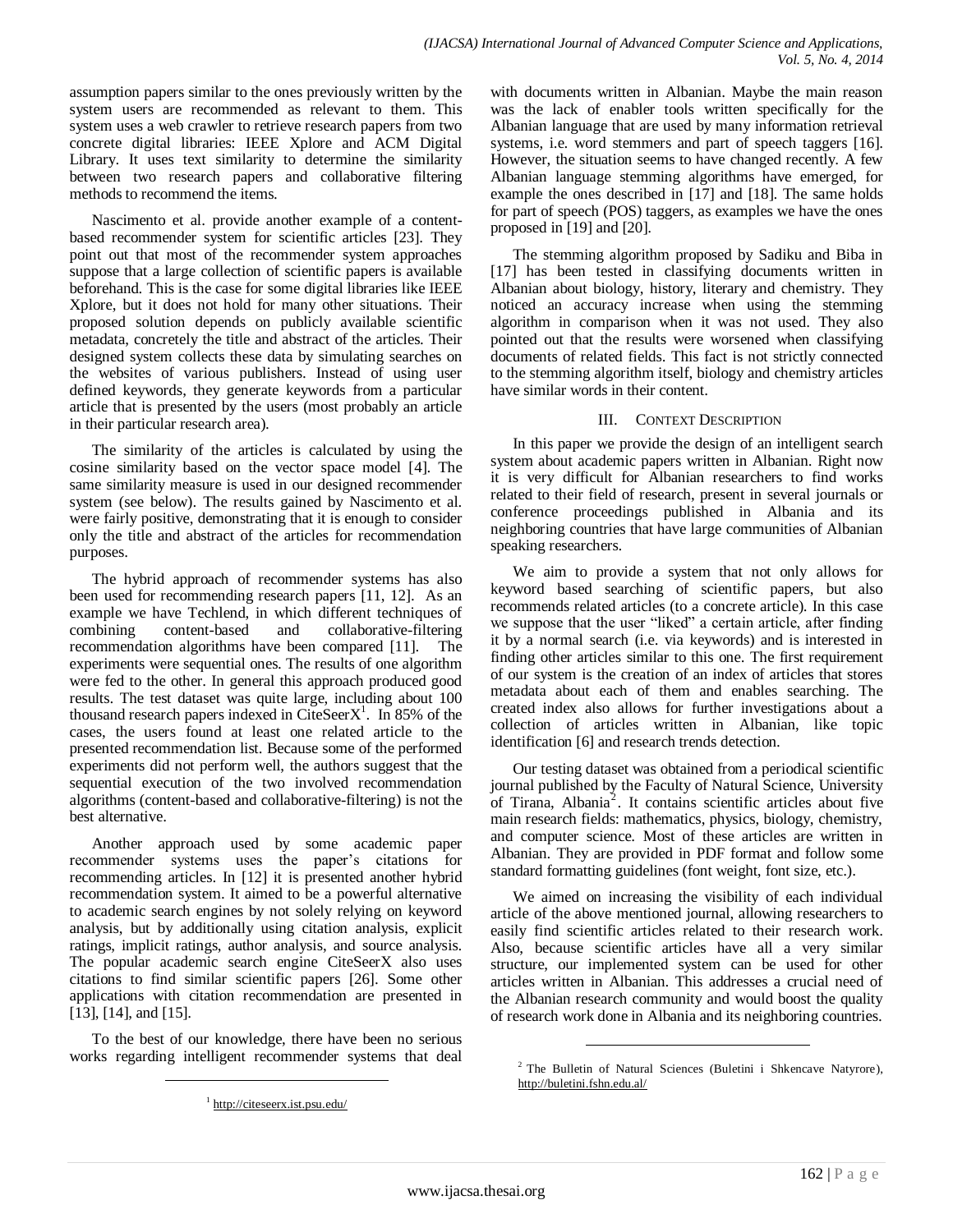#### IV. PROPOSED SYSTEM ARCHITECTURE

We designed a highly modular system architecture that allows for louse coupling of the proposed modules (shown in Figure 1). Each individual module is designed to be as much independent as possible, so we can easily extend or change the behavior of the actual system in the future. It is to a high degree independent of the actual scientific article formatting (it is possible to import multiple types of article layouts after a correct specification of the formatting rules).



Fig. 1. Proposed system architecture

We have build our system by using Java EE 7, taking advantages of Java Persistence API (JPA) for reading and manipulating the articles metadata stored in the articles database. Of course, the initial step for using our system consists of uploading the actual articles to it. We uploaded the articles of the Bulletin of Natural Sciences in PDF format. However, there is no actual limitation from our system regarding the file type of the articles. It should be possible to support all the major file types, of course by providing an appropriate parser.

The *articles database* stores metadata about the articles, like the title, abstract, authors, keywords, body, and the article's parts. It also stores the location of the article files (PDF for the Bulletin of Natural Sciences) in the server, so that they can be provided via a user interface to the system's users. An important metadata that we store is the term frequency for each individual term, i.e. the number of times an individual term (word) appears in a single document [16]. We store the term frequency related to the actual article parts. We differentiate between "body term frequency", "title term frequency", and "abstract term frequency", and "article parts term frequency" respectively counting the frequency of a term within the body, title, abstract, and each individual part (section) of an article.

The term frequencies stored in the database are not weighted, but a term weighting scheme [16] can be derived easily by the stored frequencies, as will be shown below. We used a normalized relational database schema for storing the metadata, implemented in MySQL (using its InnoDB engine).

The *database populator* is the part of the system that stores the extracted metadata in the database. It uses the *metadata extractor* module, but it is not dependent on the actual article parser. We used JPA as an abstraction layer responsible for storing the data in the database.

The *metadata extractor* is responsible for extracting the metadata by the article files. Several parsers can be implemented according to the formatting of the articles. This module does not use any machine learning approach for detecting the article components (title, abstract, etc.) automatically from any kind of article like in [24]. We use a simpler approach, because the scope of this article is not to provide a general metadata parser from any kind of article format. In our approach for the Bulletin of Natural Sciences, we parse the PDF files of each individual article based on the formatting guidelines (text size, font weight, etc.) of them. We use *pdfbox<sup>3</sup>* as a PDF parser library and we extract the metadata directly from the PDF (without converting it to any other format, like text or xml). The metadata extractor makes use of an Albanian language stemmer, i.e. a software component that reduces a given word in its "stem", the part of the word that does not contain any suffixes or postfixes [16]. For example the Albanian word *bashkëpunoj* (collaborate) is reduced to *pun(ë)* (work). We used the algorithm described in [18] for stemming the words (terms). Furthermore we removed a list of stop words, words that appear most frequently in the Albanian language, based on a combined list of stop words provided by [18] and [22]. This step is critical, because the most frequent words of the Albanian language would affect in a large degree the heuristics described below that we used for finding similar articles. It is easy to change the stemming algorithm in use by the module if it is needed, this also holds for other tools used in natural language processing (NLP), like part of speech taggers described in [19] and [20].

The *articles searcher* is used when searching articles by using keyword based queries. It uses the metadata stored in the database as an index and returns search results based simply on the presence or not of a term in a particular document. The results are ranked by the frequency of the searched term (terms) in the document. The complete description of the articles searcher functionality is out of the scope of this article.

The *articles recommender* is the part of our system that behaves like a recommender system [1]. It recommends similar articles to the one that the user is currently viewing. The aim is to facilitate the discovering of articles that are about similar research questions. The similarity of articles is calculated by using a heuristics that considers the provided keywords, term frequencies located in the title, the abstract, and the body of the articles. We have implemented a content-based recommender system [5] because we lack of user profiles at this stage, and

l

<sup>&</sup>lt;sup>3</sup> <http://pdfbox.apache.org/>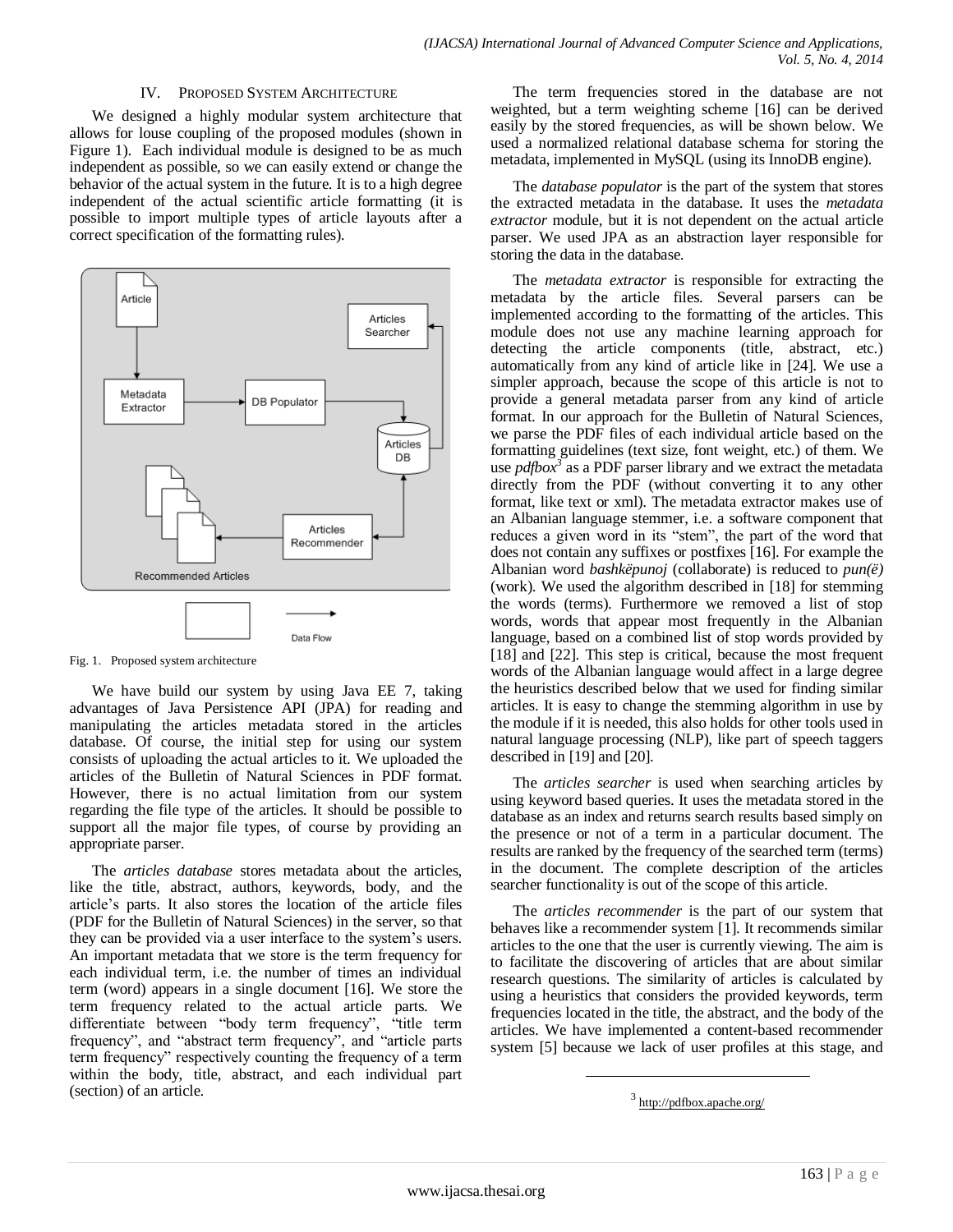most importantly user activity information. The complete similarity calculation details are provided in the next section. This module makes use only of the articles metadata database and it is independent of the metadata extractor itself.

For the articles recommender, metadata extractor, and articles searcher module we have also provided appropriate web services that allow for easy integration of our system with third-party articles publishing systems (i.e. other scientific journals).

The articles can be fed into the system by using the provided web service. We do not follow a web crawling approach like in [10] and [23]. The recommendation is done offline, based on the collected dataset.

#### V. SIMILARITY CALCULATION HEURISTICS

For the articles recommender module (see Figure 1) we have implemented some heuristics that calculate the similarity of two articles based on the keywords provided by the authors and the term frequencies on their respective title, abstract, and body. More concretely, in (1) we show the metrics we have used for similarity calculation. It consists of the cosine similarity of the vector space model [16], used successfully for scientific articles comparison also in [2], [10] and [23]. The similarity is calculated considering that each document is represented as a vector within a vector space whose dimensions consist of the weighted term frequencies (for each term).

$$
sim(d_1, d_2) = \frac{\vec{v}(d_1) \cdot \vec{v}(d_2)}{|\vec{v}(d_1)||\vec{v}(d_2)|} = \frac{\sum_{1}^{k} w_{1i}w_{2i}}{\sqrt{\sum_{1}^{k} w_{1i}^{2}} \times \sqrt{\sum_{1}^{k} w_{2i}^{2}}}
$$
(1)

 $w_{ji}$  consists of the weighted term frequency of term  $i$  in document  $d_j$ . To calculate the weighted term frequencies we use the heuristic presented in (2). It uses the raw term frequencies stored in the articles metadata database. As explained in section IV, the terms have been stemmed beforehand and stop words have been removed. The term frequencies of term *i* in the keywords list, title, abstract and body of article *j*, are denoted respectively as  $w_{ji}^k$ ,  $w_{ji}^k$ ,  $w_{ji}^a$ ,  $w_{ji}^b$ ,  $w_{ji}^b$ . We used the "terms keywords list frequency" based on the assumption that keywords chosen by the authors of an article, are the most representative terms of the content of it.  $w_{ji}^k$  equals 1 if term *i* is present in document *j* keywords list. The title, abstract and body term frequencies have been weighted using the tf-idf scheme [15], lowering the "importance" of terms that appear too often in the whole articles' collection.

$$
w_{ji} = \kappa w_{ji}^k + \tau w_{ji}^t + \alpha w_{ji}^a + \beta w_{ji}^b \tag{2}
$$

The coefficients  $\kappa$ ,  $\tau$ ,  $\alpha$  and  $\beta$  are set according to the importance of each article part (keywords, title, abstract, body) in the term frequency calculation. Because  $w_{ii}$  is an affine linear combination, then  $\kappa + \tau + \alpha + \beta = 1$ .

Given a single article, the system calculates the similarity of it with each of the other articles of the collection. Then the results are sorted in descending similarity value order and the top  $x$  similar articles are showed to the user (i.e. top 10). We generate the recommended articles by using a background job that stores the results in the articles metadata database. Due to our highly modular system architecture, it is possible to easily change the similarity function that is used to any possible similarity measure. Our testing dataset, the Bulletin of Natural Sciences, contains articles from different research categories (mathematics, computer science, biology, etc.), therefore we limited the similar document search within articles of the same category (i.e. biology).

## VI. EXPERIMENTS AND EVALUATION

In order to test our system we ran some experiments that altered the coefficients used in (2) and the way the stemming algorithm works. The way we chose the used coefficients tried to diversify the importance of each article part based in common sense and experimentation purposes. Concretely we performed three base experiments with the following importance coefficients:

*1)*  $\kappa = 0.4$ ,  $\tau = 0.3$ ,  $\alpha = 0.2$ ,  $\beta = 0.1$ , giving more *importance to the keywords list and title terms of an article*

2)  $\kappa = 0.0$ ,  $\tau = 0.6$ ,  $\alpha = 0.4$ ,  $\beta = 0.0$ , excluding the *keywords and using only the title and abstract term frequencies*

*3)*  $\kappa = 0.4$ ,  $\tau = 0.0$ ,  $\alpha = 0.0$ ,  $\beta = 0.6$ , using only the *keywords and body term frequencies for similarity calculation*

Furthermore we used two different stemming strategies using the algorithm proposed in [17]:

*1) We stemmed the words by using a single run (pass) of the stemming function.*

*2) We stemmed the words by using several iterations of the stemming function, until the word cannot be stemmed anymore. The ways the Albanian words are constructed creates cases that a word can be stemmed again after the first run of the stemming algorithm in use.*

It should be noted that our testing dataset contains only 226 scientific articles written in Albanian with the following distribution: 19 articles belong to the physics category, 22 to the mathematics category, 25 to the computer science category, 78 to the chemistry category, and 82 to the biology category.

Our experiments did not aim to measure the performance of the used strategy in terms of execution time, but only the relevance of the recommended articles to the input article.

We used standard evaluation measures of information retrieval systems: *precision*, *recall* and *F<sup>1</sup>* (a combination of precision and recall) [16], defined as in (3), (4), and (5).

$$
Precision = \frac{\#(relevant \ items \ retrieved)}{\#(retrieved \ items)} = P \tag{3}
$$

Recall = 
$$
\frac{\#(relevant \ items \ retrieved)}{\#(total \ number \ of \ relevant \ items)} = R
$$
 (4)

$$
F_1 = \frac{2PR}{P + R} \tag{5}
$$

We calculated the evaluation measures for each combination of the parameters described above in this section. The experiments consisted of reviewing the recommended articles of 10 random articles of the collection. In order to find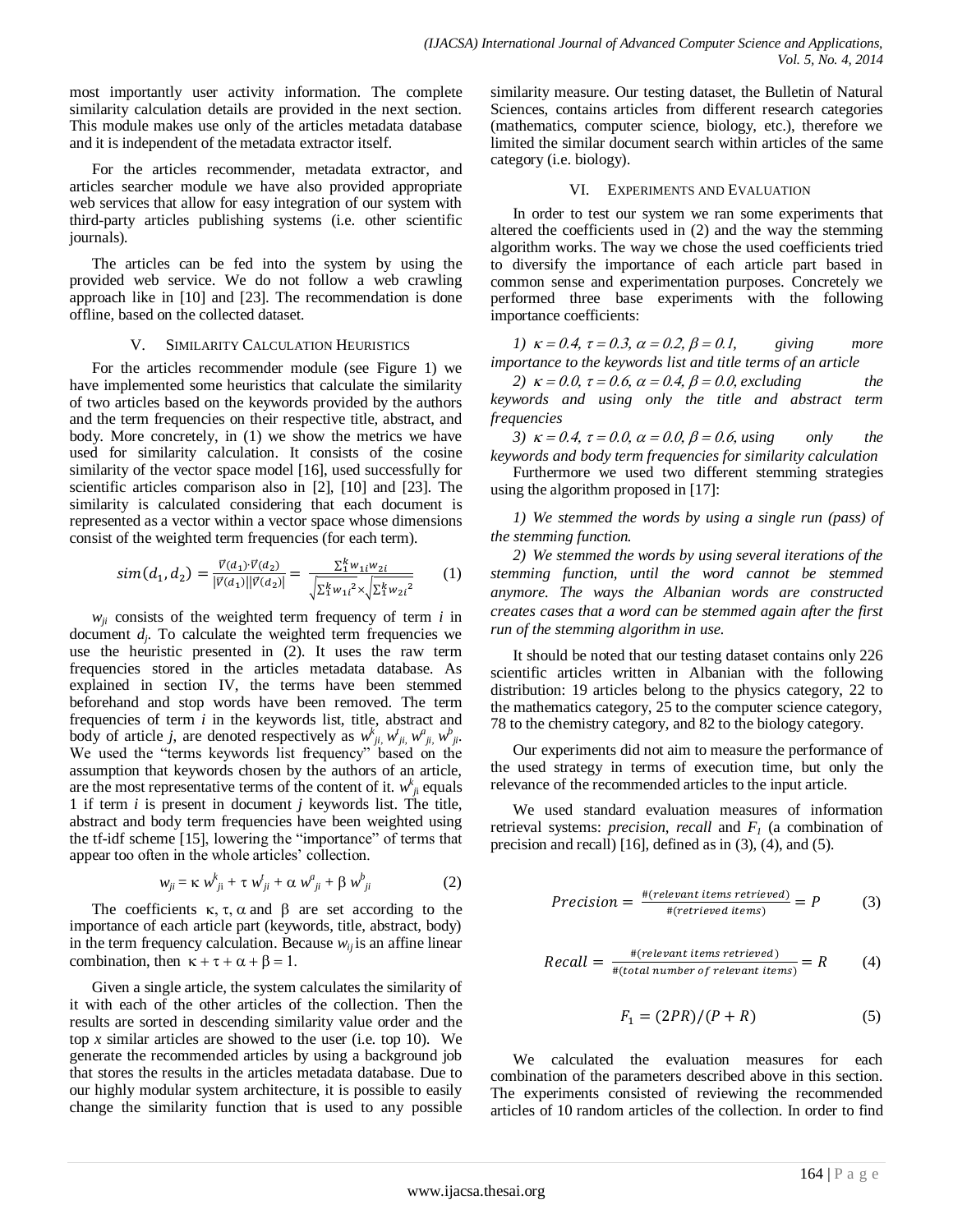the number of relevant items, each of the recommendations was rated as "related" or "not related". This evaluation scheme is similar to the one used in [23], however we did not introduce more than one level of relevance (slightly, very, etc.). The total relevant recommendations number required in (4) was calculated by considering the total number of relevant articles found in all of the performed experiments.

TABLE I. EXPERIMENTS RESULTS

|                          | <b>Coefficients used</b>                                          |                                                                   |                                                                   |
|--------------------------|-------------------------------------------------------------------|-------------------------------------------------------------------|-------------------------------------------------------------------|
| <b>Stemming</b>          | $\kappa = 0.4$<br>$\tau = 0.3$<br>$\alpha = 0.2$<br>$\beta = 0.1$ | $\kappa = 0.0$<br>$\tau = 0.6$<br>$\alpha = 0.4$<br>$\beta = 0.0$ | $\kappa = 0.4$<br>$\tau = 0.0$<br>$\alpha = 0.0$<br>$\beta = 0.6$ |
| Single run<br>stemming   | $P = 0.31$<br>$R = 0.18$<br>$F_1 = 0.23$                          | $P = 0.34$<br>$R = 0.20$<br>$F_1 = 0.25$                          | $P = 0.32$<br>$R = 0.18$<br>$F_1 = 0.23$                          |
| Multiple run<br>stemming | $P = 0.26$<br>$R = 0.15$<br>$F_1 = 0.19$                          | $P = 0.29$<br>$R = 0.17$<br>$F_1 = 0.21$                          | $P = 0.21$<br>$R = 0.12$<br>$F_1 = 0.15$                          |

The results of the experiments are displayed in Table 1. The first thing that can be noticed from the results is the fact that in general, the single run of the stemming function performs better than the multiple run. This might have happened because some words in the Albanian language may lose their real meaning when stemmed consecutively (like in our second approach).

Regarding the coefficients used in the similarity heuristics given in (2), no big differences are noticed within the experiments performed with a single run stemming. For the experiments performed with the multiple run stemming, the experiment that used only the body and keywords for calculating the weighted term frequencies, resulted the worst performing.

An interesting outcome is the fact that the weighting scheme that used only the title and abstract, performed slightly better than the ones that used also the keywords. Even though we assumed that the keywords chosen by the authors may be the most representative terms of an article, it seems that no real advantage is gained by using them for similarity calculation. This might be an indication that manually chosen keywords do not help very much a recommender system, even though they might produce good results in document classification or automated sorting.

We did not get better results by using the term frequencies of the body of the articles. This fact can be used for improving our recommender system by reducing the size of the index and also the computation time needed for calculating the term frequencies of the body, or making use of them during the similarity calculation.

Nascimento et al. [23], achieved similar results when using only the title and abstract for recommendation calculation. They also did not notice improvements when considering the term frequencies of the body of the articles.

Even though our offline calculation of the recommendations made easier the calculation of the body term frequencies in comparison with the Nascimento et al. approach, we did not gain direct benefits from it.

The evaluation scheme that we used, does not take into consideration the order of the recommended articles. Actually, when considering related items, maybe the most important factor is that the top x results contain the most relevant items. We did get fairly good results. In most of our experiments, there were many related articles in the recommendation list presented. This is an indication that the used heuristics combined with the stemming algorithm presented in [17] and the stop word lists provided in [17] and [22] can produce good results in a recommender system context. So the results showed that the stemming algorithm that was tested in a document classification context in [17], also produced good results in other information retrieval applications.

During the design of our system we also noticed some other terms that can be used as stop words, or possible improvements to the stemming algorithm. However, the tf-idf weighting of the terms reduced the importance of common words in our data set (i.e. the Albanian word sistem = system in English). It is out of the scope of this work to provide a better stemming algorithm for the Albanian language, but we believe that some custom tweaks to it that consider the most used words in a scientific domain might have produced better recommendation results.

## VII. CONCLUSIONS

Many recommender systems that help researchers on finding scientific articles related to their work have been recently proposed. There have been different approaches that usually go into the same line as recommender systems used in other areas like e-commerce, movie databases, etc. [1]. Due to the lack of the needed resources for decent information retrieval systems, there have been not much works that deal with documents written in Albanian, and even less in the scientific papers recommendation domain.

In this paper we proposed the design of a highly modular system that indexes and allows for searching of scientific articles written in Albanian. Its modular architecture simplifies the extension of it in the future, and the web services offered allow for easy integration with third-party information systems (i.e. digital libraries).

A crucial part of our designed system is the *articles recommender module*. It is a typical recommender system that recommends to a user a list of related articles (about a given single article). This facilitates a lot article searching, because after finding a particular one, other articles related to it are displayed.

In our approach we built a content-based recommender system [5] that uses cosine similarity of the vector space model for similarity calculation. Because of the similar structure of scientific articles (title, abstract, body, keywords) we used a weighting heuristics that is made of a linear combination of the term frequencies of the title, body and abstract of an article. We also used the keywords list in this heuristics, based on the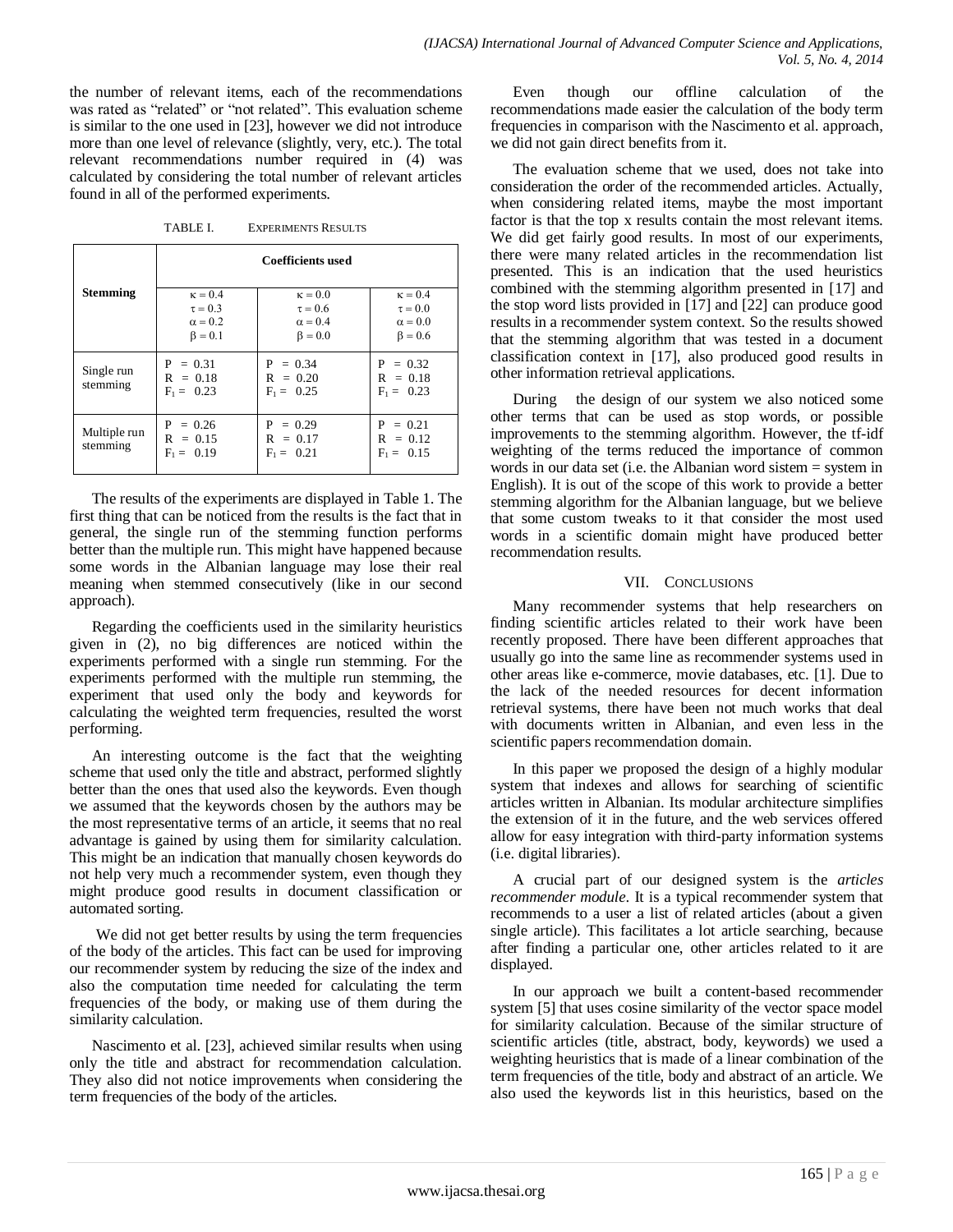assumption that keywords provided by the authors of an article, are the most descriptive terms of it.

The evaluation of our system tried different combinations of the importance factors by using a heuristic described in (2). Our goal was to identify the setting that produces better results. We also tried two different approaches of the stemming algorithm described in [17], single and multiple run of the stemming function on a given word. Our results showed that using a single run of the stemming function produced better results. Also no big differences were noticed within the results gained by the different combinations of the importance factors (coefficients) used. Nevertheless, it was showed that the body term frequencies can be excluded from the heuristics and the results will not change. This was a confirmation of the facts presented in [23].

The usage of the keywords list in the similarity heuristics did not perform better than the case that used only the title and abstract term frequencies. This fact might be an indicator that keywords defined by the authors of the article do not help very much in recommender systems scenarios.

In general, our system performed fairly well, providing relevant articles in each experiment that we made. Even though the used dataset was the one of a particular journal published in Albania, the similar structure of scientific articles allows for usage of other scientific articles, but a custom text parser need to be provided. Also, because the stemming [17] and stop word removal produced good results, we believe that similar information retrieval systems can be built in contexts not related to scientific publishing.

## VIII. FUTURE WORK

The lack of user profiles at this stage stopped us from trying a collaborative-filtering approach for our recommender system. We plan to extend the system in the future, introducing user profiles and user feedback. This way we can further improve the search experience and make another step towards an intelligent academic paper recommender system for articles written in Albanian.

We noticed possible improvements to the recommendation results if some further words have been excluded from the calculations, or have been better stemmed. We plan to test a part of speech tagger for Albanian, in order to exclude verbs in the vector space model of the articles. We believe that this might further improve the results.

The system that we built requires that articles should be uploaded to the system beforehand. A different approach would be to index articles found at the websites of other journals, and use our system only as a search engine that links to them.

Another approach that might be tried in the future is the testing of other similarity functions used in the information retrieval domain [16].

The index we created allows for further investigation of the articles dataset. It might be interesting if we can get other information from it, like research trends of the authors and topic identification [21]. Another interesting approach would be to include the authors' research trends in the recommendation formula, i.e. include articles in the recommendation list written by authors that have written articles in the topic of the article in question.

Lastly, the small dataset that we used for testing the system did not allow for careful evaluation of the performance (in terms of execution time) of the system. This will get possible when a larger dataset of articles written in Albanian will be available. At that stage we might need to tune up the system for faster recommendation generation time.

#### REFERENCES

- [1] G. Adomavicius, and A. Tuzhilin. "Toward the next generation of recommender systems: A survey of the state-of-the-art and possible extensions." Knowledge and Data Engineering, IEEE Transactions on 17, no. 6 (2005): 734-749.
- [2] S.B. Shirude and S.R Kohle, "A library recommender system using cosine similarity measure and ontology based measure", Advances in Computational Research,Vol. 4, Issue 1, 2012, pp. 91-94.
- [3] A. Tejeda-Lorente , C. Porcel, E. Peis, R. Sanz, and E. Herrera-Viedma, 'A quality based recommender system to disseminate information in a University Digital Library." Information Sciences (2013).
- [4] P. Lakkaraju, S. Gauch, and M. Speretta, "Document similarity based on concept tree distance.", Proceedings of the nineteenth ACM conference on Hypertext and hypermedia. ACM, 2008, pp. 127-132
- [5] M.J. Pazzani and D. Billsus, "Content-based recommendation systems", in: P. Brusilovsky, A. Kobsa, W. Nejdl (Eds.), The Adaptive Web, Lecture Notes in Computer Science, vol. 4321, Springer-Verlag, 2007, pp. 325–341.
- [6] J.L. Herlocker, J.A, Konstan, L.G. Terveen, and J. Riedl, "Evaluating Collaborative Filtering Recommender Systems," ACM Transactions on Information Systems, 22(1), pp. 5-53, 2004.
- [7] M. Balabanovic and Y. Shoham, "Combining content-based and collaborative recommendation", Comm. ACM, vol. 40, no.3, March 1997, pp. 66 -72.
- [8] J. Beel, B. Gipp, S, Langer, and M. Genzmehr, "Docear: An Academic Literature Suite for Searching, Organizing and Creating Academic Literature", Proceedings of the 11th annual international ACM/IEEE joint conference on Digital libraries (2011), 465–466.
- [9] J. Beel, S. Langer, M. Genzmehr, and A. Nürnberger, "Introducing Docear's research paper recommender system", Proceedings of the 13th ACM/IEEE-CS joint conference, (JCDL '13), 2013, pp.459-460.
- [10] J. Lee, K. Lee, and J. G. Kim, "Personalized Academic Research Paper Recommendation System.", arXiv preprint arXiv:1304.5457(2013).
- [11] R. Torres, S. M. McNee, M. Abel, J.A. Konstan, and J. Riedl, "Enhancing Digital Libraries with Techlens", Proceedings of the 4th ACM/IEEE-CS Joint Conference on Digital Libraries (Tuscon, AZ, USA, 2004), pp. 228–236.
- [12] B. Gipp, J. Beel, and C. Hentschel, "Scienstein: A Research Paper Recommender System", In Proceedings of the International Conference on Emerging Trends in Computing (ICETiC'09), Virudhunagar (India), January 2009, pp. 309–315.
- [13] T. Strohman, W. B. Croft, and D. Jensen, "Recommending citations for academic papers.", In Proceedings of the 30th annual international ACM SIGIR conference on Research and development in information retrieval, SIGIR '07, pages 705–706, New York, NY, USA, 2007. ACM.
- [14] T. Bogers, and A. van den Bosch, "Recommending scientific articles using citeulike", Proceedings of the 2008 ACM conference on Recommender systems (2008), 287–290.
- [15] J. Tang and J. Zhang, "A discriminative approach to topic-based citation recommendation", In T. Theeramunkong, B. Kijsirikul, N. Cercone, and T.-B. Ho, editors, Advances in Knowledge Discovery and Data Mining, volume 5476 of Lecture Notes in Computer Science, pages 572–579. Springer Berlin / Heidelberg, 2009.
- [16] C. D. Manning, R. Prabhaka and H. Schütze, Introduction to information retrieval, New York: Cambridge University Press, 2008